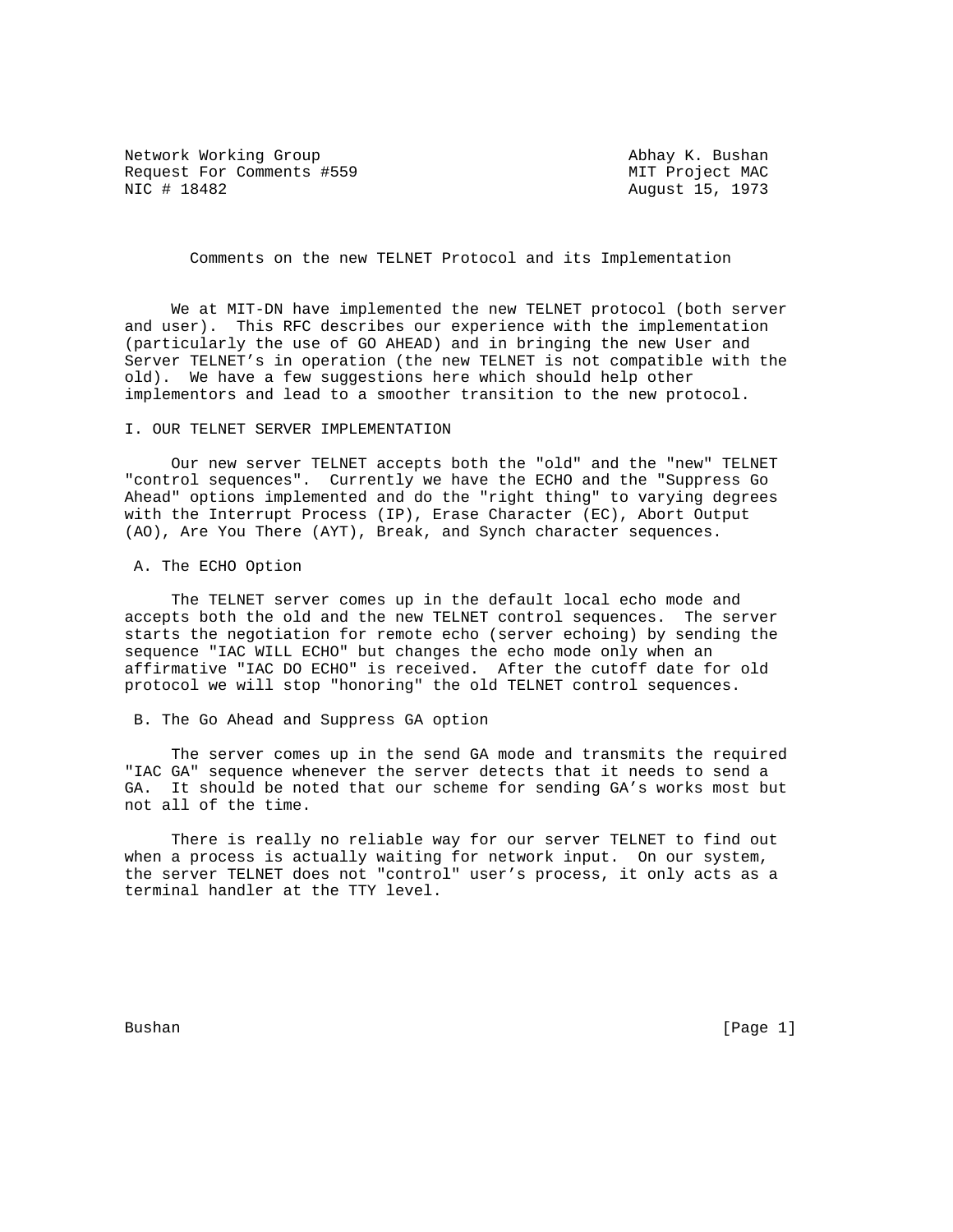A quick investigation revealed that the above problem (of sending GA's reliably) is not confined to the ITS operating system alone. In fact TENEX (ref. conversation with Ray Tomlinson) and DEC-10 (ref. conversation with Ed Taft at Harvard) systems will encounter similar problems.

 Our solution to the GA sending problem was to have the server wait 2.5 seconds after sending output to see if there is more output to be sent. If the server has been "idle" for more than 2.5 seconds in the "output-sent" state it sends a GA and goes in an I/O wait state (looking for input or output). This scheme works most (but not guaranteed all) of the time and doesn't cause any noticeable delay. It is possible for the server to send an extra GA. Our experimentation revealed that 1-5 seconds was a good range for this "idling time constant".

 We do implement the "suppress GA" option and will not send GA to hosts who agree to negotiate out of it. Our server tries to negotiate these suppress GA option.

C. Other Options and TELNET Control Sequences

 Our server will refuse all other options by sending the appropriate DONTs and WONTs. In addition to the ECHO and Suppress GA options we recognize the following TELNET "control sequences".

1. Interrupt Process (IP) - The server substitutes the system wide interrupt character <control-Z> (ACII SUB) which immediately interrupts the process, moving control to the immediately superior process. If the user is several levels down his process tree he may have to send several IP's to reach top level. It should be noted that the IP does not interrupt the running process in the sense a <control-G> interrupts muddle but only passes control to the superior.

2. Erase Character (EC) - The server substitutes the system wide standard erase character <rubout> (ACII DEL). The deletion however is done not by the server but by the receiving process. It is conceivable that some process (such as a user TELNET) take no action on receiving EC. Most processes will echo the deleted character(s). Several EC's will delete the several previous characters. (If the console is declared to be an IMLAC, the deleted character is removed from the screen).

3. Abort Output (AO) - The server substitutes the character <control-S> (ACII DC3). The control-S convention is followed by many but not all of our programs. The action taken on receiving AO varies with the program.

Bushan [Page 2]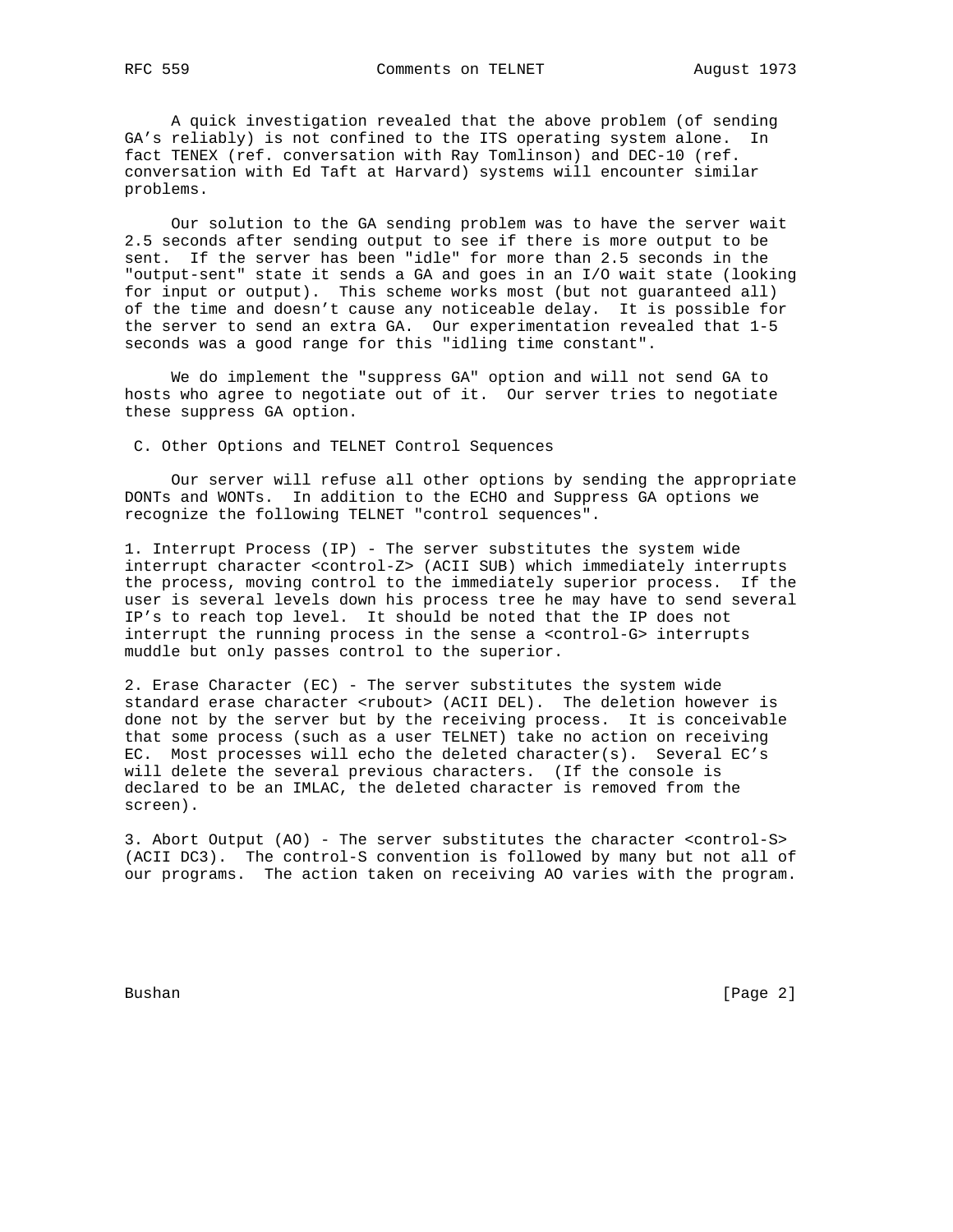A normal occurrence is that output and the current command are aborted (without necessarily going to completion). In many programs there is no way to stop output except by sending an IP and "killing" the inferior process.

4. Are You There (AYT) - The server will print the message "\*\*\*\*connections still open\*\*\*\*\*" preceded and followed by CRLF's upon receiving an AYT. At some later time we may report on the state of the user's job as well.

5. Erase Line (EL) - since we are a character-at-a-time system, the EL has little meaning on our system and we throw it (and the preceding IAC) away.

6. Break (BRK) - We substitute three NUL's upon receiving BRK. This convention is consistent with what happens when the "Break" key is hit on local teletypes. The programs generally do nothing useful when break is received (except echo "|@|@|@") but sending BRK may cause strange program reactions, so beware.

7. Synch - Whenever the server receives the synch INS, it flushes all except the interesting (control sequences) characters till the receipt of a DM. We also cause an implicit IP on receipt of SYNCH.

8. We follow the CRLF and CRNUL convention for transmitting EOL and CR respectively.

## II. OUR USER-TELNET IMPLEMENTATION

 The new user-TELNET (implemented in CALICO NETWORK by using a new "TELCOM" subroutine), accepts negotiation for the ECHO and suppress GA options. The program tries to negotiate out of receiving GA's and tries the ECHO negotiation if the settings file for the host indicate remote echo. Special characters and symbols are defined for EC, EL, AO, AYT, BRK, SYNCH, IP, and the ESCAPE character to command level. These symbols have a default character value which the user can change by typing the symbol followed by the new character value at NETWRK command level. To send EC, EL, etc, the user only has to type the special character for the function. In addition the user can send these characters by using the send.special command at NETWRK command level. In "line mode", EC and EL do a "local" character and line erase rather than send the EC and EL to the remote host. The following are the default values for the "special" characters in TELNET :

 ESCAPE - backslash  $EC -$  $EL - > or  $|X|$$  $AO - |S$ 

Bushan [Page 3]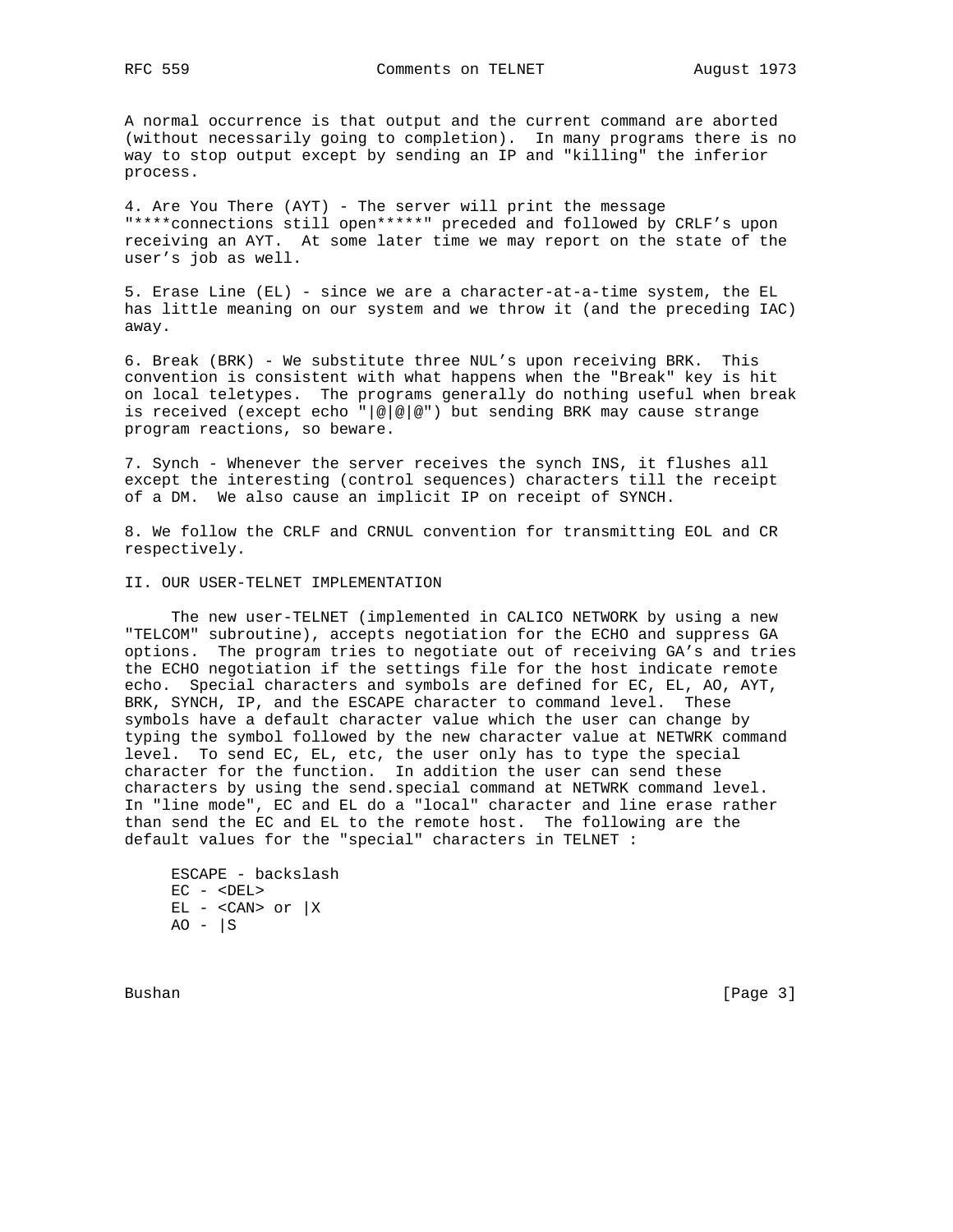$IP - |R$  $AYT - |T$ Synch -  $|Y|$ Break - no preassigned value.

 The user can change his echo mode by escaping to NETWRK command level and using the commands "echo.local" or "echo.remote". Note that the modes are changed only when the negotiation for mode change is successful. In either event the user is notified of the results of the negotiation.

## III. INSTALLING THE NEW TELNETS

 On Monday July 2, we brought up the user and server TELNETs briefly to find that most of the hosts did not "recognize" IAC's and did not honor the new protocol. Much to our dismay usage of both our server and user TELNET's was chaotic. Consequently, we did not install the new user and server TELNETs, and the old TELNETs remain operational.

 The new and the old TELNETs are definitely not compatible. The server tries to (and should try to) negotiate out of sending GA's and also to send echo. This negotiation causes problems with the "old-style" user TELNETs. Also if the negotiation for Suppress GA is unsuccessfully (which is the case with "old" user-TELNETs) the server will keep sending IAC GA's when appropriate. One solution we found to making our "new" server compatible with "old" user TELNETs was to come up in a mode that does not start any option negotiation and does not send GA's unless requested to do so (ie default is to suppress GA"s). As mentioned earlier the server also accepts the old "TELNET control" sequences. This solution makes the server compatible with both the old and the new user TELNETs (except it violates protocol by not sending GA's). We propose to install this server on our socket 1.

 To promote experimentation with the new TELNET protocol, we have installed the new server TELNET on socket 60 (octal 105). This new server follows the new protocol (ie it sends GA's) and starts spontaneous negotiation for remote echo and suppress GA. The implementors on other Hosts are encouraged to use this service to debug their user TELNETs (and our server). We feel that transition to the new protocol will be smoother if new TELNET servers are brought up on experimental sockets. We are also willing to help debug other servers from our User TELNET.

 Finally we would like to lobby for making suppress GA the default (as our present server on socket 1). It appears that only a few Hosts require the GA's (AMES-67 and UCLA-CON). It seems to me that the reason why sending GA is default in the current specification of protocol is that representatives from the concerned Hosts wanted the GA to be

Bushan [Page 4]